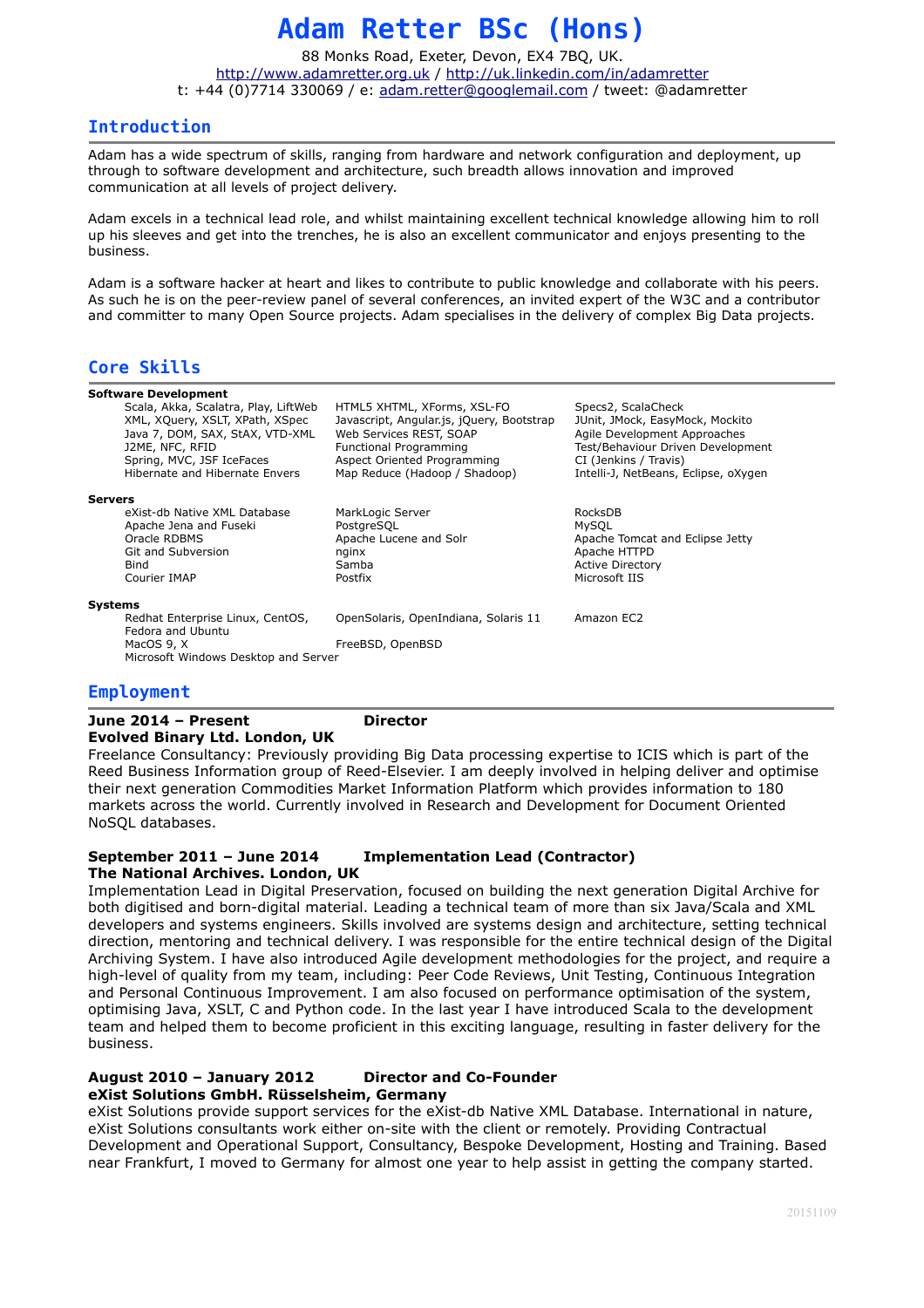#### **May 2010 – Present Consultant Accountable Care Ltd. Torquay, UK**

Agile development of a complete time and staff accounting system. Two bespoke applications – 1) a J2ME NFC RFID acquisition MIDlet for Nokia and Sagem mobile phone handsets, communicating via HTTPS with 2) a J2EE web app management system, built with Spring, Hibernate, IceFaces Facelets and PostgreSQL.

# **April 2008 – May 2010 Senior Java Developer**

### **Landmark Information Group. Exeter, UK**

Landmark is Britain's leading supplier of land and property search information. Providing digital mapping, planning and environmental risk information, Landmark also delivers comprehensive geospatial solutions.

- Agile development within the Application Services Team utilising Java and C#.NET.
- Providing specialist XML processing development expertise.
- Development, improvement and testing of on-line registers for Home Information Packs and both domestic and commercial Energy Performance Certificates in England, Wales and Northern Ireland. The Register's dataset consists of over 2 Million XML documents, and is increasing by about 1 Million documents a year.
- Developed a Data Warehouse solution focused on efficient Java and XML parsing to shred the Registers XML documents and Schemas into Oracle 11g for use by Business Objects Enterprise.

# **Sept. 2004 – April 2008 Principal Developer / Technical Lead**

### **The Devon Portal Project. Exeter, UK**

The Devon Portal is an initiative of the Devon e-Partnership formed from a central government drive for integrating and providing existing local government services online. The Portal forms the technical delivery platform for the partnership; consisting of – 10 local and unitary Devon authorities, Dartmoor National Park, Devon & Cornwall Constabulary, Devon and Somerset Fire and Rescue Service and Devon County Council.

- Responsible for the technical architecture, development and implementation of all hardware and software; diverse role drawing on my wide skill base and research capabilities.
- Designed and developed a substantial online directory of Community Groups to assimilate many existing disparate applications and databases. The solution was delivered atop eXist; an Open Source Native XML Database written in Java. The solution was developed using XQuery, XSLT, XForms and Java. As a consequence I became a developer on the eXist project, fixing bugs and adding necessary missing features to enable delivery of our solution.
- Designed and implemented a federated Search, A-Z and Integrated Public Services Vocabulary meta-data classification system across all partners websites. The solution comprised of SmartLogic Semaphore Server, bespoke Java middleware and SOAP web services, GlassFish application server and a variety of bespoke client implementations for our partners Content Management Systems. As well as designing the architecture, I wrote almost all of the bespoke code and acted as Project Manager during the implementation and delivery phase.
- Mentored and trained a junior software engineer, developing his skills in XML, XOuery, XSLT, XForms, Java, JavaScript and Unix systems administration.

# **March 1997 – April 2003 Network and Sys Admin / Web Developer / Trainer Project COSMIC. Ottery St. Mary, UK**

*Further information available on request.*

### **Open Source Achievements**

During my spare time I have contributed to various Open Source projects and have also enjoyed some freelance consultancy resulting from this work. My most recent works are on my GitHub [http://github.com/adamretter.](http://github.com/adamretter) Some of the highlights are below:

### **Digital Preservation @ The National Archives**

- CSV Validator. A Schema language for defining CSV files and a tool for validating them. <https://github.com/digital-preservation/csv-validator>
- UTF-8 Validator. A tool for validating that a file or data stream consists only of valid UTF-8 byte sequences.<https://github.com/digital-preservation/utf8-validator>
- DROID. A tool for identifying file types by signature analysis. I contributed several features, bugfixes and refactored the build system.<https://github.com/digital-preservation/droid>

#### **Shadoop**

- A Hadoop Map-Reduce framework for Scala, that provides a DSL for Scala developers. Provides unique optimisations for processing large binary files in Hadoop.
- Based on combining several existing projects, bug-fixes and a few new features.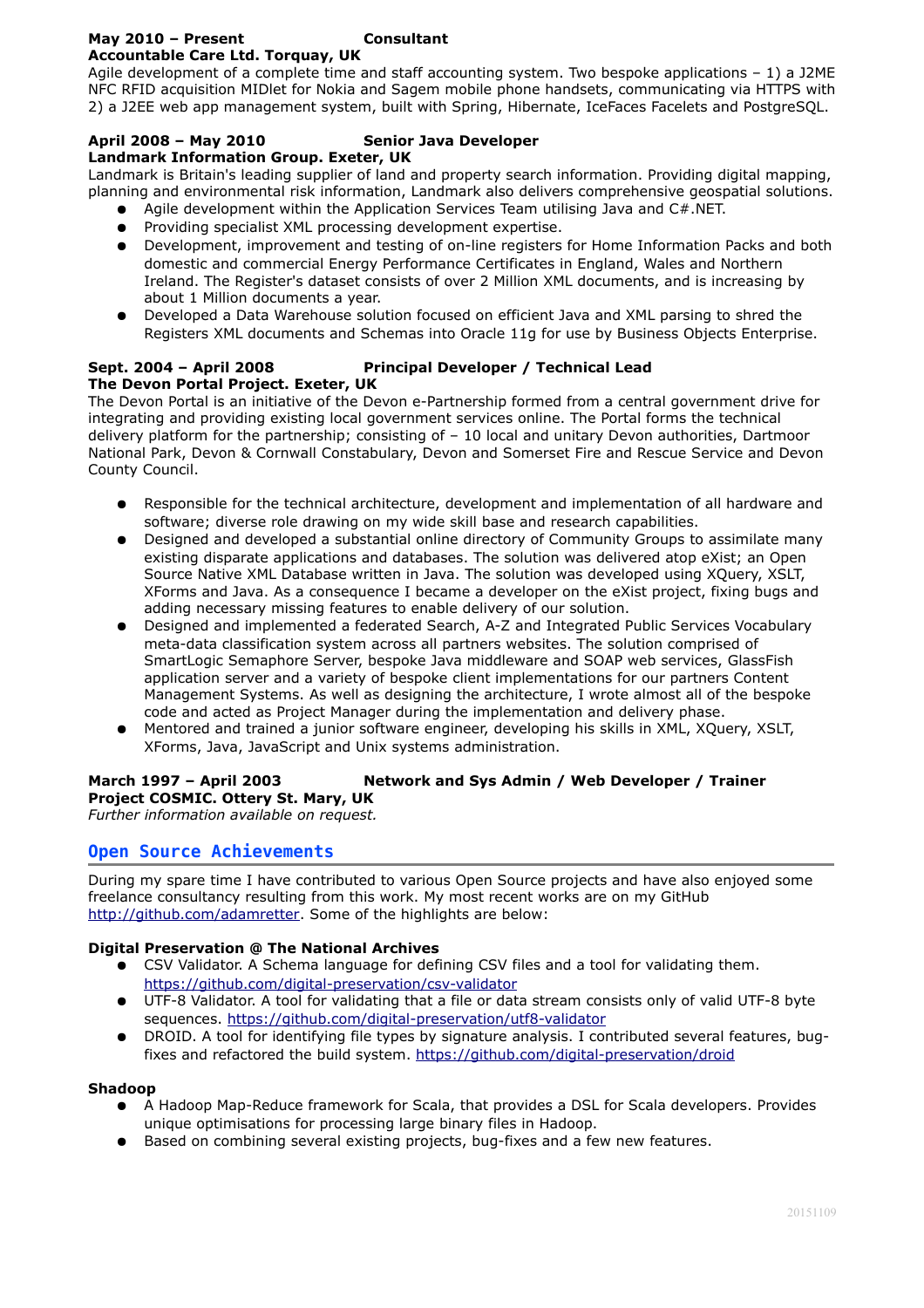#### **whatithink.com**

- Concept and training-aid application for the XML Summer School, in Oxford [http://www.xmlsummerschool.com](http://www.xmlsummerschool.com/) [http://sourceforge.net/projects/seewhatithink/.](http://sourceforge.net/projects/seewhatithink/)
- Two distinct web applications, communicate via REST. First application is built in XQuery, XSLT and eXist-db, the second is built in Scala, LiftWeb and MySQL.

#### **EXQuery**

- Founded the EXQuery project in February 2009 to address shortcomings with using XQuery for developing full applications – [http://www.exquery.org.](http://www.exquery.org/) [https://github.com/exquery.](https://github.com/exquery)
- Launched the project formally via. a poster session at the XML Prague 2009 conference.
- Recruited known experts from the community to participate. Contributed to EXPath.
- Created the RESTXQ specification, for which a paper was accepted and presented at XML Prague 2012.<https://github.com/exquery/exquery>

### **eXist-db XML Native Database**

- Core developer and contributor
- Java and XML developer on the project since May 2005 – [http://www.exist-db.org](http://www.exist-db.org/)
- Many fixes and features committed, including an XQuery SOAP Server, Scheduler and XForms.
- Attended and presented at all XML Prague conferences since 2006

#### **Chiba XForms Server**

- Java and XSLT developer on the project - [http://www.chiba-xforms.org](http://www.chiba-xforms.org/)
- Created XHTML output version of XSLT. Committed several small fixes and new functions.
- Implemented xforms:copy according to W3C XForms 1.1 specification.

#### **Apache HTTPD**

 $\bullet$  Back ported mod proxy reverse proxy cookie support in C++ from the Apache HTTPD 2.2x branch to Apache HTTPD 2.0.55.

### **Freelance Consultancy**

#### **Strategy, Policy and Organisational Change, Devon County Council**

Prototyping RESTful delivery of the Open Data portal data.devon.gov.uk using eXist to provide, XML, JSON, HTML and RDF navigable representations of data sets.

#### **Office of the Historian, US State Department**

● Implementation of setUid and setGid XQuery execution in the security and compiler sub-systems in eXist-db.

#### **Eleven LLP – NHS Care Trust, Nottingham**

● eXist-db and XQuery optimisation for an Open Source patient records system based on HL7.

#### **British Broadcasting Corporation – Backstage, London**

● XQuery development for processing Twitter data (>16 million XML documents) with eXist-db for visualisation, and searching WorldService news feeds.

#### **Belgrade Center for Digital Humanities, Serbia.**

● Java development of an oXygen plugin to query RESTful web services and populate auto content completion suggestions.

#### **United Nations – Department of Economic and Social Affairs.**

- Consultancy and development on the Bungeni Project centred around using eXist as the repository for legal documents produced by parliaments in Africa.
- Consultancy on an addition to the original project to provide a second more advanced and simplified REST API in XQuery.

#### **University of Oxford**

- Development of a TEI Annotator application built on the NetBeans platform and integrating oXygen.
- Lectured Computer Science students on XML native databases; used eXist for practicals.
- Collaborated on development of an online Lexicon of Personal Greek Names for the Classics Department using eXist.

#### **Nature Publishing Group, London**

- Consultancy on capabilities of XML native databases; eXist, MarkLogic and large datasets.
- Advised on journal publishing platform architecture.